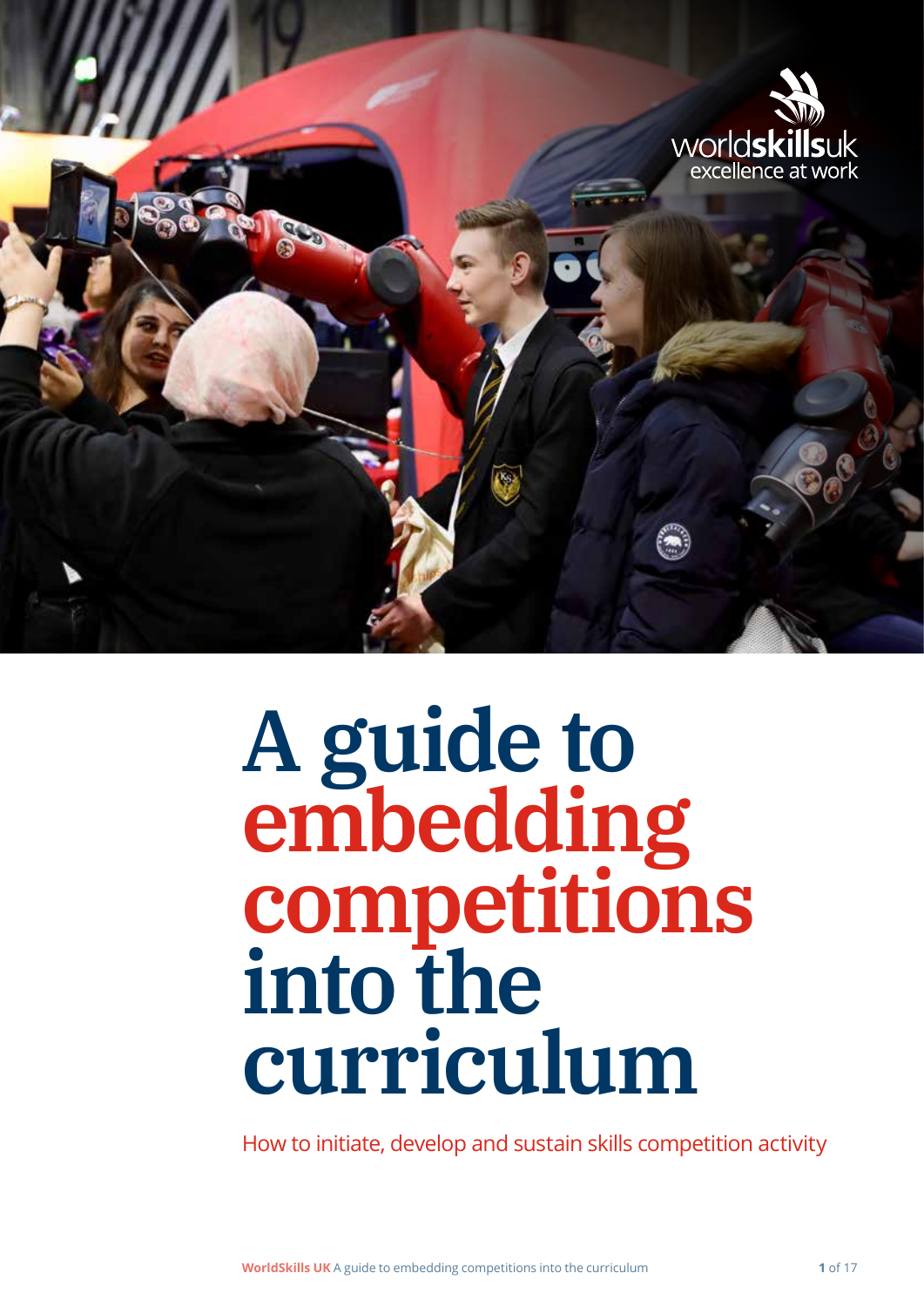

# **Contents**

| 6 Checklist 15 |  |
|----------------|--|
|                |  |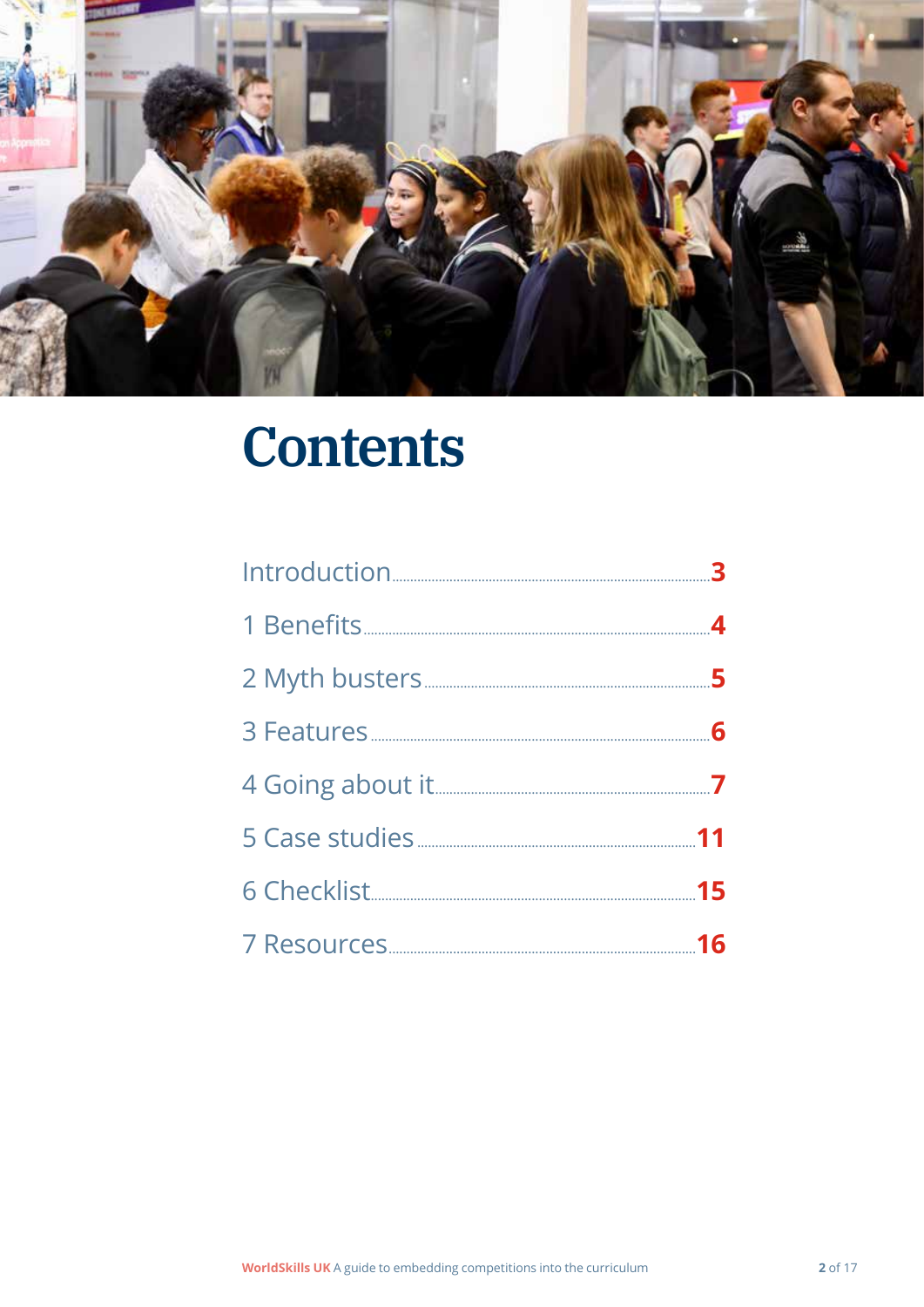

# **Introduction**

WorldSkills UK competitions play a vital role in teaching and learning environments by complementing different teaching approaches and bringing learning to life.

They challenge, motivate, inspire and raise the skills and knowledge of learners so that they get the most out of their learning experience. Equally important, WorldSkills UK competition activities contribute to young people's career decisions and preparation for employment.

Competition activity develops professional and technical skills to high levels of excellence and enhances capacity in attributes valued by employers such as teamwork, problem solving, time management, judgment and working under pressure. Competitions are unique in developing the skills that employers need within their workplace. This is because of the real-life environment in which these skills are developed. This mix of technical, employability and personal skills is a key strength of the competition model.

By building skills competitions into the core teaching and learning curriculum, providers of vocational education and training can ensure their learners and staff aspire to and showcase excellence in their skill.

From raising self-esteem through to providing opportunities to develop skill levels further and benchmark training delivery, skills competitions really can drive up the quality and profile of vocational education.

This guide is designed to provide information and tools for all providers to help them embed WorldSkills UK Competition activity within their teaching and learning programmes.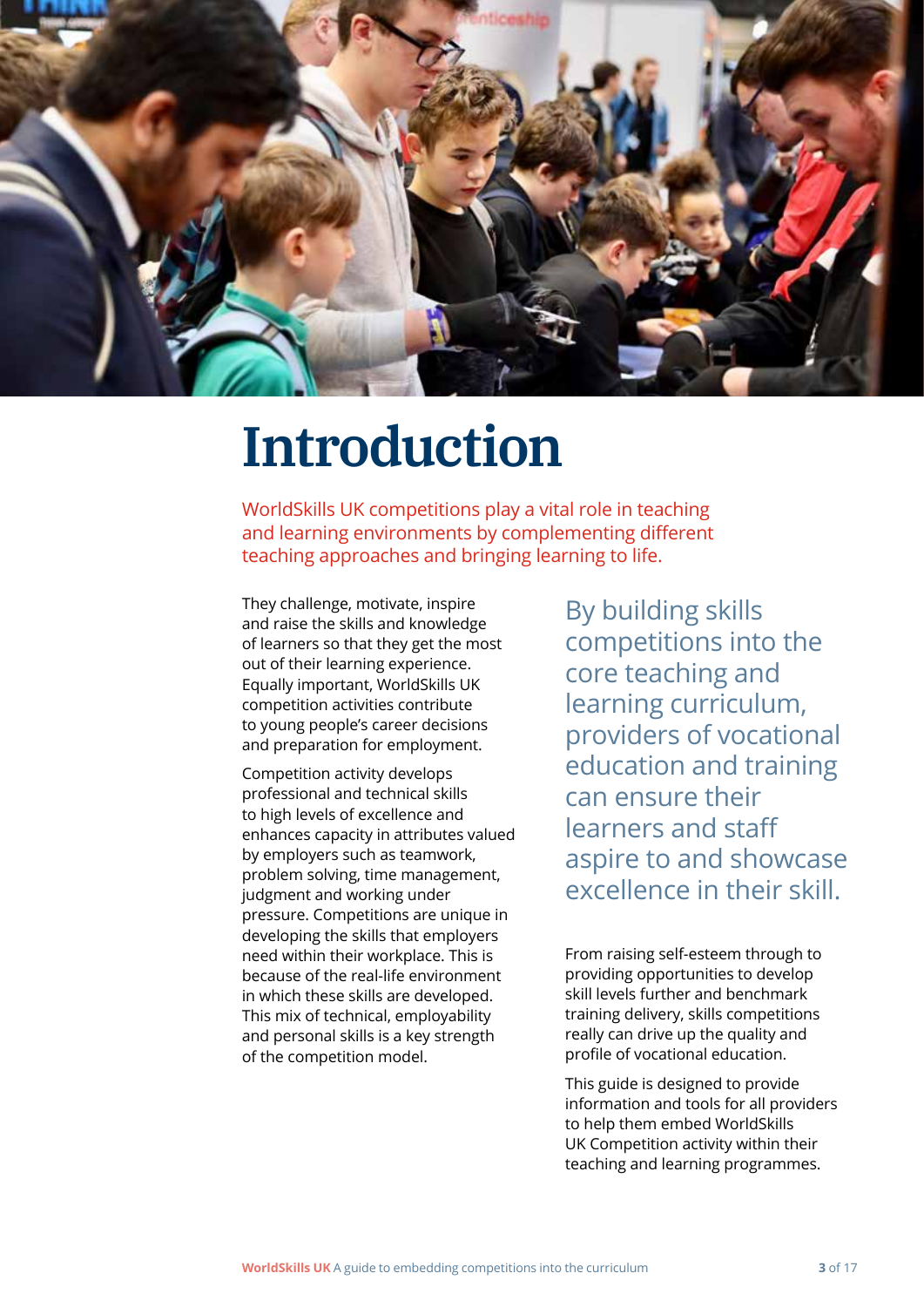# **1.Benefits**

Skills competition activities can benefit everyone – learners, tutors, providers and employers – by raising standards, improving outcomes and enhancing engagement

#### **Learners**

**1**

- **•** Improves personal, technical and employability skills
- **•** More likely to complete their courses and achieve qualification goals
- **•** Has a positive effect on their ambition and aspirations for their future career
- **•** Inspires them to complete higher-level training

# Tutors & trainers

- **•** Greater scope for creativity in teaching, training and learning techniques
- **•** Opportunities to benchmark and learn from others
- **•** Great for continuing professional development – extending pedagogical skills and knowledge
- **•** Personal recognition and development – opportunities to become competition judges, coaches and experts

## Colleges & training providers

- **•** Supports the move from competence to excellence
- **•** Provides evidence for inspections
- **•** Delivering skills that underpin economic competitiveness
- **•** National and international benchmarking and experience

"The WorldSkills UK competitions are a significant motivator for my staff and students" *Curriculum Leader*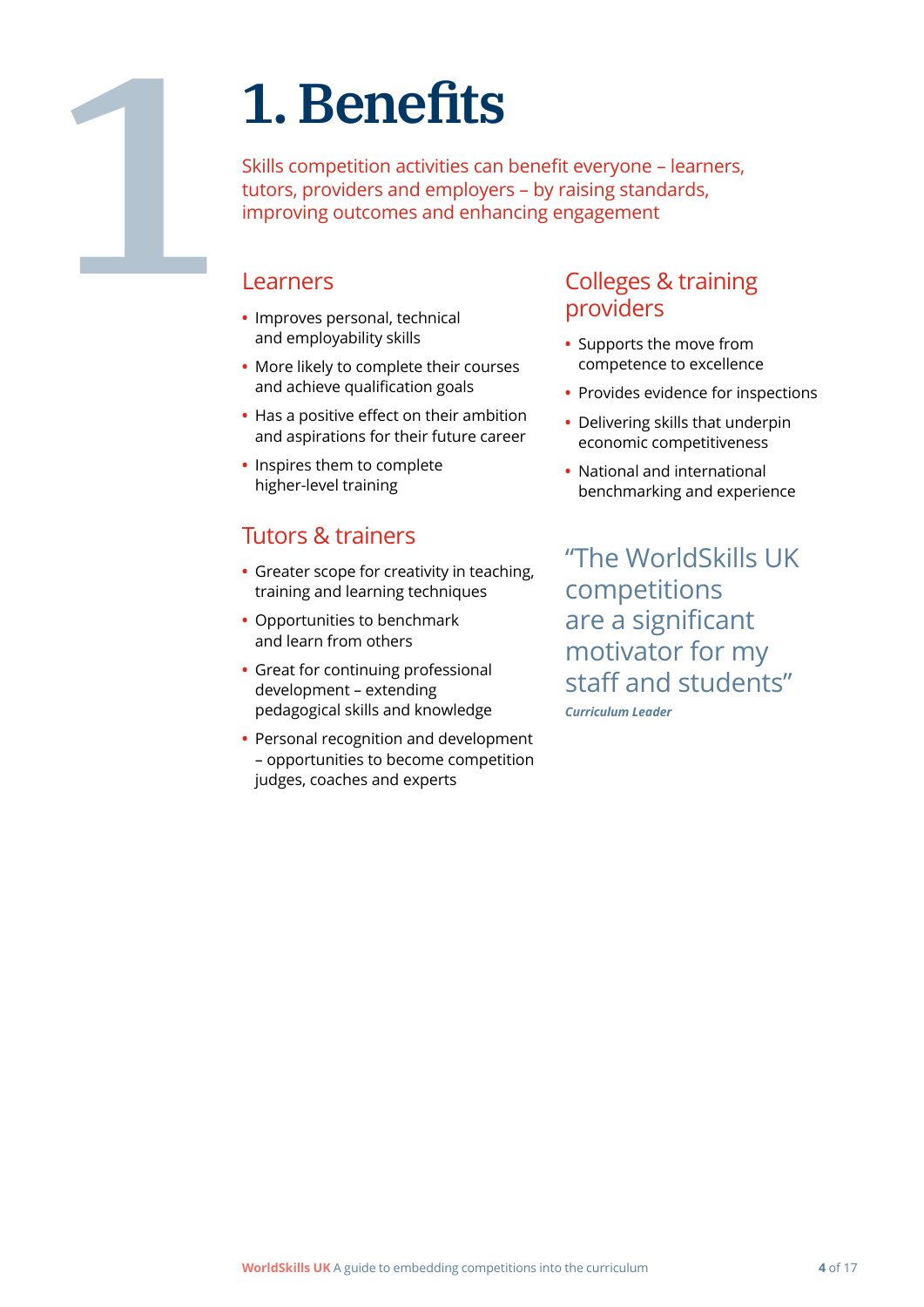# **2.Myth busters**

#### Staff will be involved in a lot of extra work

**2**

- **•** Having competition activity within the curriculum and its delivery is not necessarily about doing anything extra. Many aspects of the curriculum can be delivered or enhanced by internal and external competitions.
- **•** Setting up an assignment or activity may take some time initially but it may make the job easier in the longer term as learners' motivation and skills increase. Support from colleagues with competition experience helps to reduce the set-up time.

*Some colleges have set aside resources for an Innovation Fund, as a key driver of curriculum and competition development. Another college has a competitions manager, who drives the competitions across the college, and competition coordinators for every curriculum area. These staff have reduced teaching loads.*

#### Some learners are uncomfortable about competing

- **•** Tutors need to be sensitive to learners who initially find competitions uncomfortable and be ready to provide support. The learners should be introduced to the concept gradually and taught to cope with the pressure and learn from their performance. Classroom competitions help hugely with confidence building.
- **•** A Level 3 BTEC IT Systems Support learner who entered a WorldSkills UK competition said "I used to be shy and didn't talk a lot. Now I feel free to talk to new people."

*One college's approach to assessing a classroom hairdressing competition was to start with anonymous peer assessment. This was done in a nonthreatening way with students writing their score of another student's work on a piece of paper. These were collated by the tutor who used them as a prompt for discussion rather than judgement.*

#### Competitions cost a lot: this is spending money on the few

- **•** Informal use of competition activity as a teaching, training and learning tool should not require extra budget and can benefit all learners.
- **•** Competition activity at higher levels does require more coaching, practice and equipment but some providers may fund this partly from existing resources if they judge it to be a good way of furthering the skills of learners and success rates. Others proactively seek extra sources of funding or support, notably from employers.

*A lecturer said "One of the businesses with whom I have already forged strong working relationships now works very closely with us. The company also provides free training to the learners and me and has also donated thousands of pounds worth of equipment and consumables"*

#### Competitions are elitist and damaging

- **•** In informal and formal competition activity tutors need to develop learners' capacity to learn from their mistakes and critically evaluate what they need to do to improve and succeed and competitions can help them to do this
- **•** Many colleges start running local competitions for foundation, level 1 and 2 learners to help them gain confidence and encourage competition activity.

*A floristry learner said "I suppose people not involved in the competition might get upset or jealous, but I've never found this. Most people are happy and say I have inspired them and helped to give them more confidence"*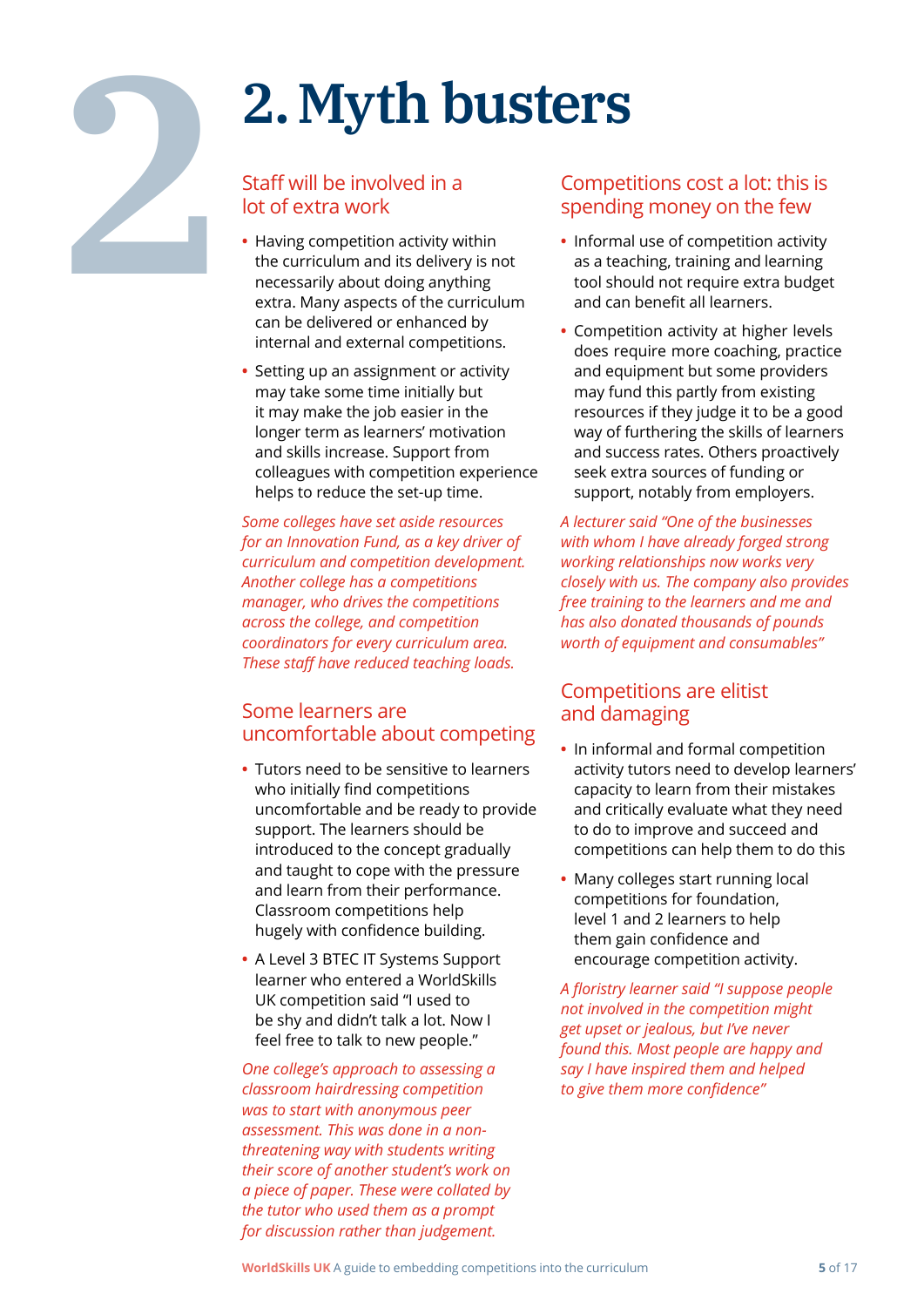

# **3.Features**

Key features of three models of embedding competitions found in further education and skills provider organisations.

> Totally embedded and well established

> > Committed but not embedded

> > > Competition work is sporadic

Examples of the types of activity in each feature:

# Totally embedded and well established

- **•** There is leadership and active commitment from the chief executive/principal and governors.
- **•** Performance in competitions is used to inform the organisation's benchmarking processes.
- **•** Quality improvement and self- assessment processes explicitly include competition activity.
- **•** Competition activity is inclusive and is a feature of all learning programmes for young people.
- **•** Commitment to skills competition activity is visible in mission and strategic plan, all relevant policy documents, schemes of work and marketing activity.
- **•** Competition activity is planned, and formal competition work is aligned with major competition cycles, such as WorldSkills.

# Committed but not embedded

- **•** Commitment from principal/chief executive is periodic.
- **•** There is commitment to competition work in some policy documents, but it does not run through all documentation.
- **•** Big wins are celebrated but opportunities for publicity are not capitalised on.
- **•** Evidence of the impact of competition activity on learner performance is not routinely collected.
- **•** There is some scepticism among senior team and staff who find it hard to prioritise competition activity.
- **•** There is a small budget for competition activity but the system for gaining access to it is not clear.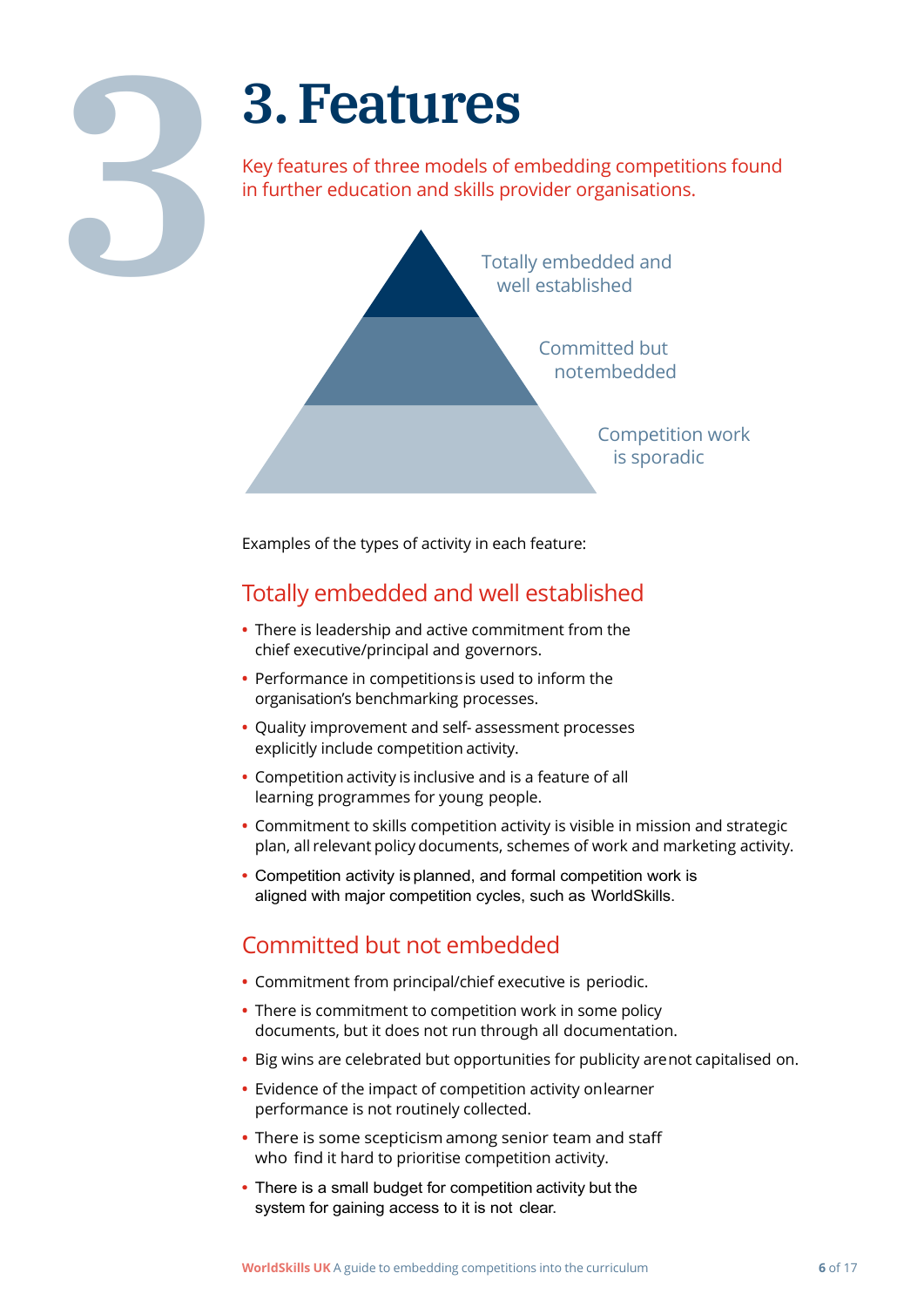

## Competition work is sporadic

- **•** Competitions are brought to the attention of the principal/ chief executive just before a major competition or if a team or individual has been successful.
- **•** Activity is run by enthusiasts who spot likely winners and coach them exclusively in their own time.
- **•** Competition commitments often get in the way of routine duties.
- **•** There is no budget for competition activity and funds are sought on a 'special case' basis.
- **•** There is little dissemination of the practice developed through competition activity.
- **•** When an enthusiastic member of staff leaves all competition activity in that area ceases.

# **4. Going about it**

#### **Stages in embedding competition activity**

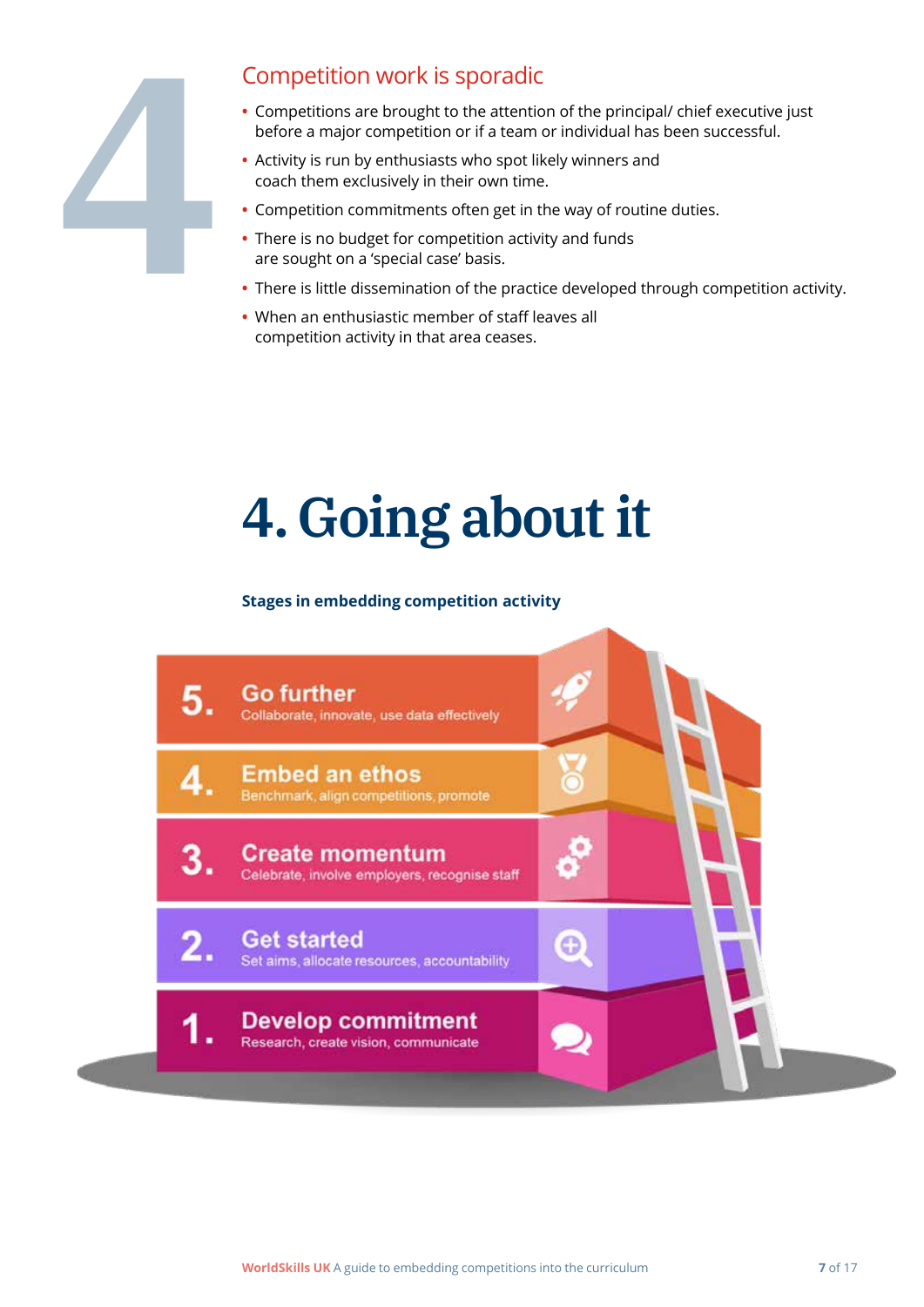

## Developing commitment

Before embarking on the development of a policy and strategy for introducing competitions, the chief executive, other senior managers and governors need to articulate their vision, to assess the added value this will bring.

Preparatory research may involve the following:

- **1.** Visit a big competition such as the national skills competition finals at WorldSkillsUK LIVE.
- **2.** Visit several colleges that have embraced competitions and are embedding them as part of routine delivery in apprenticeships and technical learning. Check the evidence – some colleges are collecting data on retention and success rates.
- **3.** Talk to employer that have supported apprentices in competitions and to their employees who might be involved about the benefits and issues.
- **4.** Talk to learners and staff who have been involved in competitions.
- **5.** Get together with colleagues to discuss your vision and how competitions can play a vital part in its achievement.
- **6.** Revisit your mission and strategy, and consult governors, employers and staff on how to make explicit reference to embedding competition in them.
- **7.** Communicate your commitment to staff and students – initially and then reiterate frequently.

**Top Tip: Seeing and feeling the benefits of competition activity at first hand is the starting point in understanding what is best for the college**

## Getting started

Once you are convinced that competitive activities can enhance your education and training provision, you should assess your starting point and begin strategic planning to introduce skills competition activity.

To set the ball rolling:

- **1.** Establish a baseline for competition activity within your organisation to identify gaps and from which to measure progress (such as number of areas involved in skills and number of students involved)
- **2.** Review curriculum plans and identify areas of the curriculum in which you may want to develop competition activity. If you have not previously been involved in competitions, you may want to choose one curriculum are, develop a competition around it, use it as a pilot, deliver it, evaluate, refine and roll out to other curriculum areas.
- **3.** Identify relevant competitions to match curriculum offer and gaps. You may even want to focus on certain ages or curriculum areas that link to local/regional priorities for skills and employment
- **4.** Develop a strategic framework for your competition strategy. This should be a long-term strategy that starts from your corporate plan and links into plans for quality improvement, staff development and marketing.
- **5.** Train key staff up on how to deliver competitions effectively so they in turn can support colleagues to develop and run competitions. Best practice is to appoint a skills competition coordinator for your organisation, or, make it a part of someone's existing role.
- **6.** Secure the resources needed to make it happen, with a clear budget and staffing commitment, perhaps through a central competitions fund, or through ring-fenced delegated budgets.
- **7.** Allocate strategic responsibility to a committed member of the SMT to lead the operational implementation.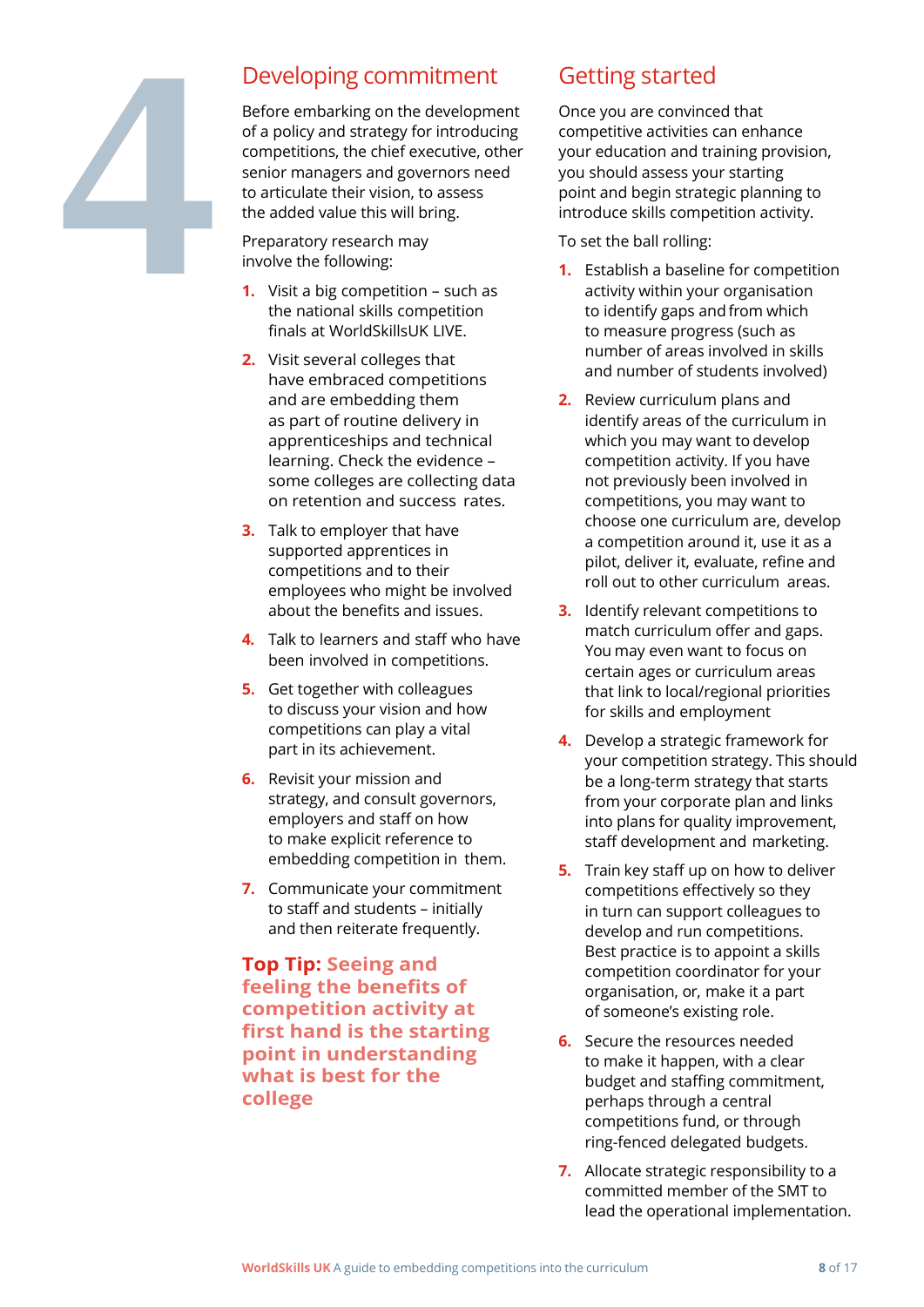- **4**
- **8.** Establish competition recording systems and regular reporting procedures that provide clear criteria for recording progress and achievement.

**Top Tip: Identify a key member of staff who can be your competition lead for your organisation to co-ordinate competition activity and provide advice and guidance to staff on how to develop and run competitions**

#### Creating momentum

- **1.** Once the plans are in place, a budget allocated, coordinating support arranged and competition activity endorsed by senior managers, the process of embedding and expanding activity can be stepped up.
- **2.** Celebrate participation and achievement as much as possible – the successes of staff as well as competitors. Use every opportunity, formal and informal, when this can happen.
- **3.** Involve SLT and governors: report progress on the strategy regularly and engage their support in recognising staff and learners' commitment and achievements.
- **4.** Support apprentices as fully as possible to take part in competitions. Their successes may well attract more
- **5.** Enhance your employer engagement strategy by involving them in competitions and
- **6.** Encourage participation by their apprentices. Some, particularly SMEs, may be reluctant initially, but many have been won over by potential marketing and business development opportunities. They also benefit from the extra skills training their apprentices receive.
- **7.** Employers will often be pleased to judge internal competitions and to coach competitors. Some may also sponsor competitions

or supply specialist equipment, facilities or work experience.

- **8.** Give staff recognition for their contributions and support for competition work by ensuring the work is incorporated into their normal duties and rewarded accordingly.
- **9.** Initiate or participate in competitions with other providers and local schools.
- **10.** Involve occupational experts. They bring an external perspective that learners respect and are especially valuable for coaching and judging.
- **11.** Incorporate into the assessment process to anchor competitions into the curriculum.

**Top Tip: Involve stakeholders such as awarding bodies and employers and request their support in judging, offering prizes and placement opportunities**

## Embedding an ethos

Competition activity generates a more holistic approach to learning by providing enrichment and crossdepartmental collaboration.

- **1.** Encourage staff to develop their skills and to apply to become competition judges, specialist training experts or coaches. These roles can complement existing positions and enhance your organisation's reputation.
- apprentices into that curriculum area. **2.** Align competition cycles to individual learning plans and schemes of work. Most competitions have a regular cycle and once staff are familiar with this, they can often easily build it into work plans.
	- **3.** Develop and agree benchmarks for competition engagement and impact (such as proportion of students participating and course completion rates).
	- **4.** Consider hosting competitions. Initially these may be with local partners such as colleges and other training providers; later you might offer to host regional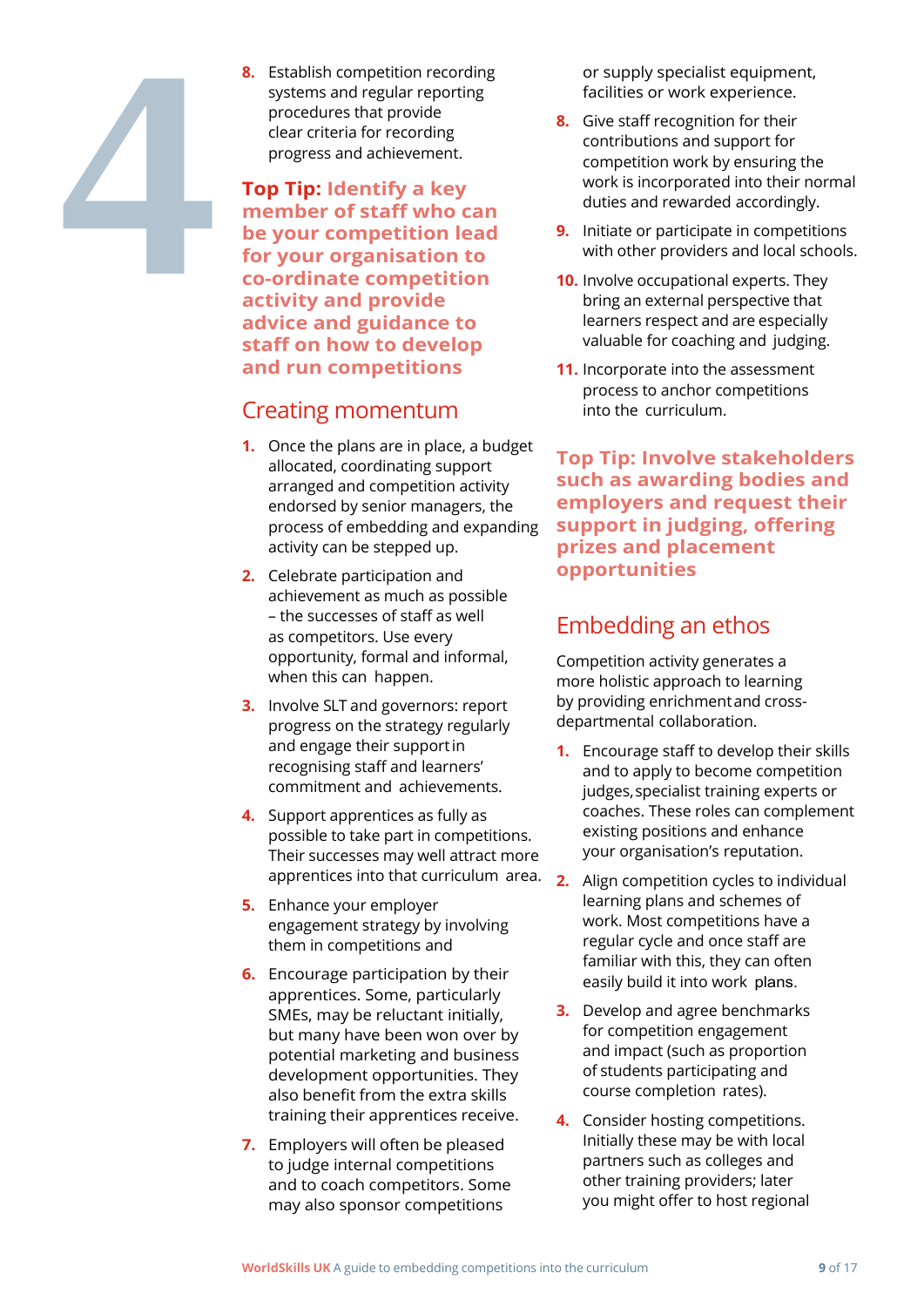

competition events such as qualifying heats. These all provide excellent opportunities for staff and learners to participate or observe competitions.

- **5.** Continue to send staff and learners to participate and observe competitions whenever possible, including at the annual WSUK LIVE event.
- **6.** Consider encouraging an 'identity' for the learners engaged in competition. Some colleges have created competition squads who sport badges or special shirts to wear during competition.
- **7.** Create "Skills Champions" from students who have achieved success in competitions and can act as peer role models.

**Top Tip: Include competition activities in curriculum planning, lesson plans, schemes of work and end point assessments**

# Going further

- **1.** Competitions offer opportunities to challenge staff and learners to aspire to do the best they can. Once staff have 'got it' and have seen the benefits of competitions for their learners, they will not turn back. Suggestions for further embedding and expanding competitive activities include:
- **2.** Take full advantage of competition activities and successes for marketing purposes. Competitions showcase the organisation at its best and joint marketing with employers can be beneficial for both and help to cement relationships
- **3.** Display posters of competition successes and products generated as outcomes of competition in public areas.
- **4.** Systematically collect data on competition participation and how it links to the retention, achievement and progression of participants.
- **5.** Encourage staff to engage in CPD to develop innovative practice in preparation of learners for competition.
- **6.** Develop innovative practice using competition activities for ongoing improvements to the quality of teaching and learning.
- **7.** Share best practice with other providers and learn from other providers.
- **8.** Build into strategic plans with local partners.

**Top Tip: Be on the lookout for external sources of funding support that can help competition development**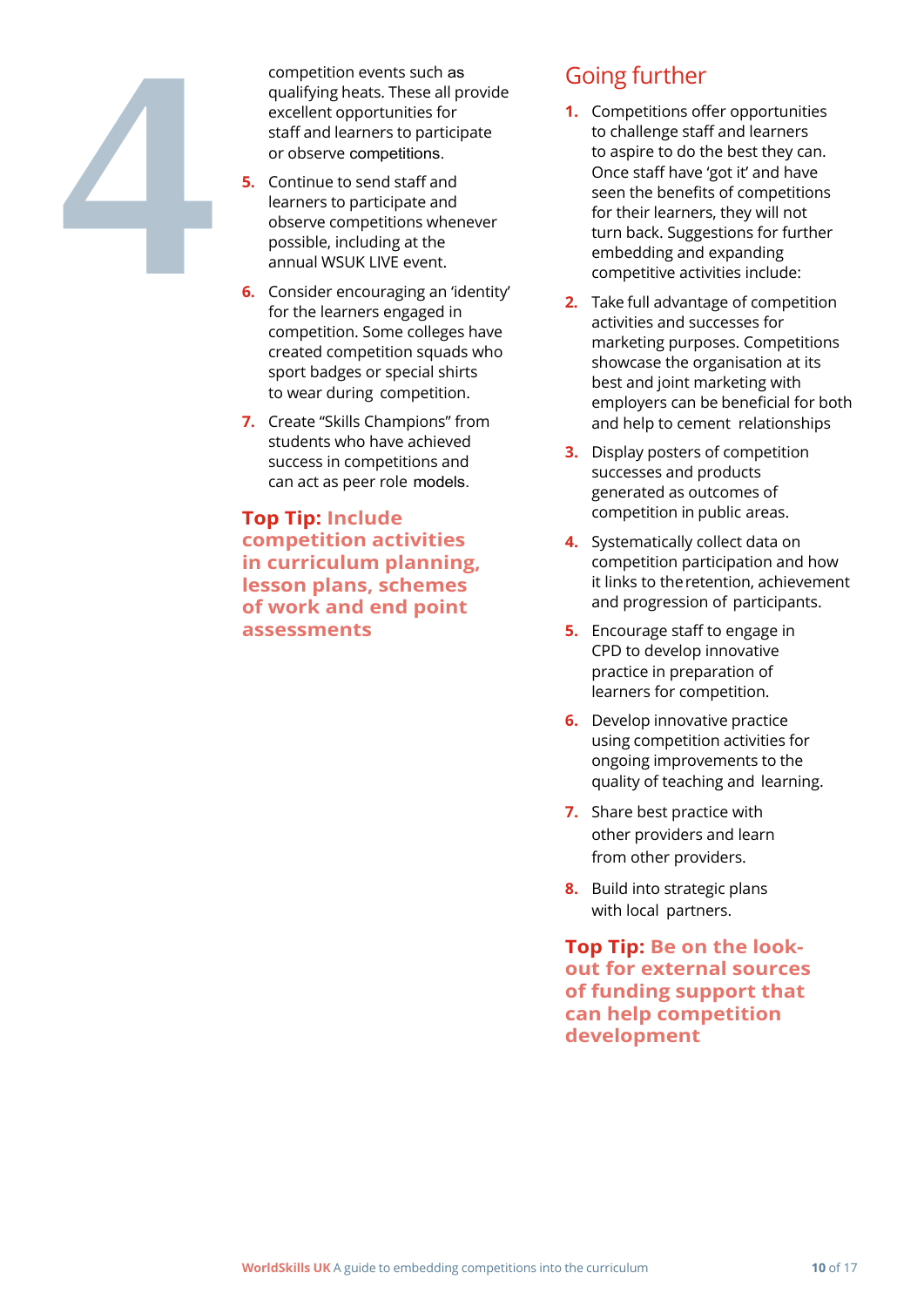# **5.Case Studies**

## **Qualification alignment**

**5**

**Gower College Swansea** is dedicated to helping learners achieve their world-class standards through WorldSkills UK Competitions. Nicola Grant-Rees, Hospitality Demonstrator and WorldSkills UK Instructor, uses competitions to ensure her Restaurant Services students get the best start in their careers.

Embedding WorldSkills UK competitions into the day-to-day syllabus is vital for Nicola and her students. Aligning competition standards to students' courses helps them develop their skills to a world-class level, without adding unrealistic pressure.

"My Hospitality and Catering students really benefit from bringing WorldSkills UK competitions into the classroom," she explains. "The competition specification is very well aligned to the qualification standard, so adding elements from the competition supports what they're learning day-to-day."

# Creating alignment

Beginning with Level 1 students, Nicola introduces competition activity early on in the course to add an element of fun to the experience. From Level 1 to 3, learners benefit from the chance to learn new high-level skills and challenge themselves.

This includes putting on in-classroom competitions using the WorldSkills UK National Competition brief – from cocktails to fine dining service – to help learners get a taste of where their skills could take them.

"We can tell that WorldSkills UK Competitions were designed with our industry in mind," Nicola says. "I can choose modules that align with what I'm teaching so that students get extra information but without adding too much to their workload."

## Student designed competitions

Gower College Swansea has also begun a peer-led model for promoting the electronic engineering competition and engaging students in the ideas surrounding WorldSkills. In 2019 the WorldSkills UK national finalists ran a competition for 48 other students in the college, including:

- **•** Planning the event
- **•** Writing the competition
- **•** Creating a WSUK standard marking scheme
- **•** Judging the competition in WSUK style marking teams
- **•** Running all aspects of the competition including technical support

Having students lead the design and management of within-college competitions can create capacity and act as a powerful model for engaging students in their learning.

#### **To find out more contact:**

Nicola Grant-Rees, Hospitality Demonstrator and WorldSkills UK Instructor, Gower College Swansea [Nicola.Rees@gowercollegeswansea.ac.uk](mailto:Nicola.Rees@gowercollegeswansea.ac.uk)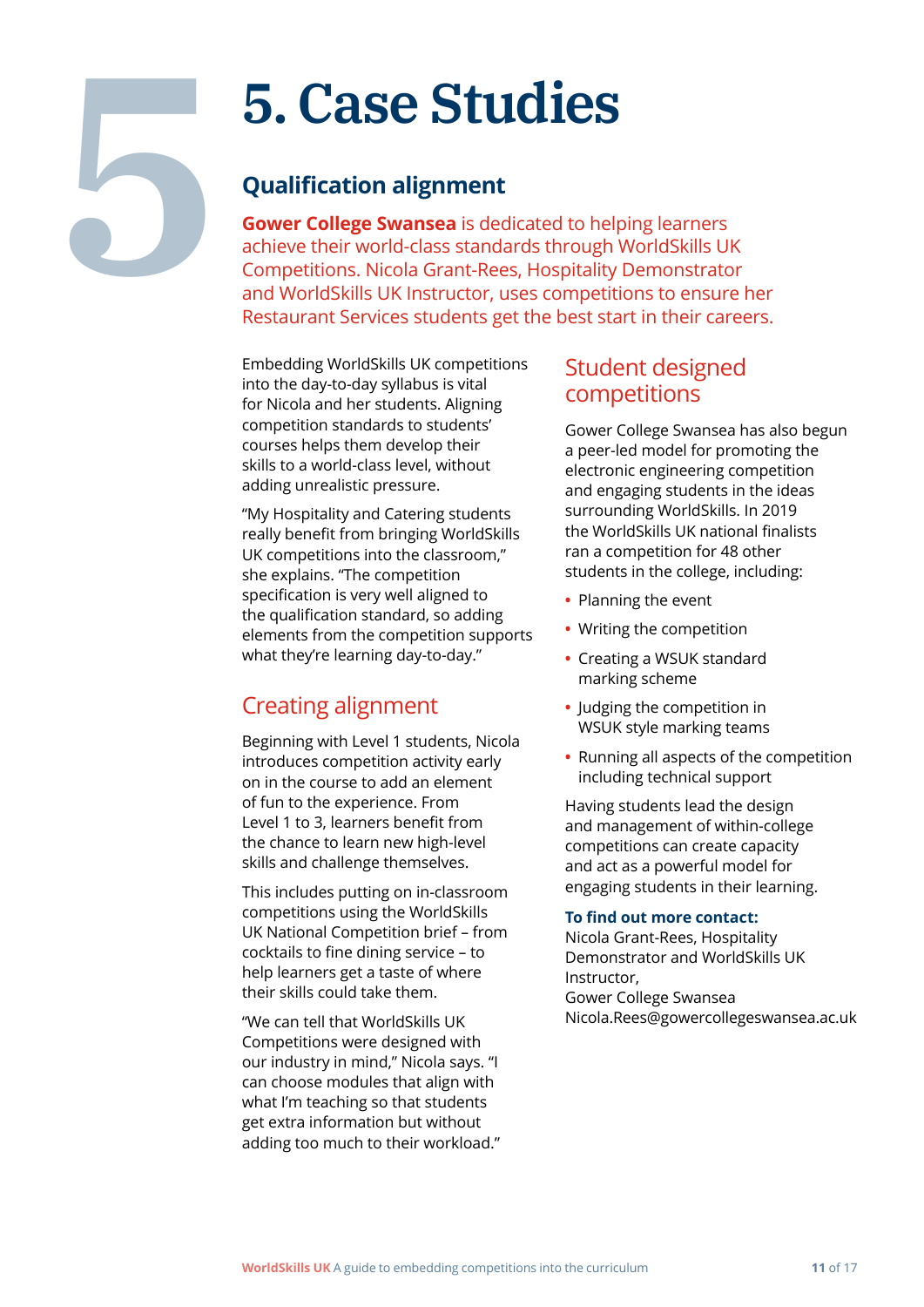## **Inclusive excellence: Embedding for all learners**

**New College Durham** has been involved in inclusive Skills Competitions since 2015. Using the WorldSkills UK method and structure, Colin Galley (Programme Leader for Vocational Access) has created in-classroom competitions that reflect the curriculum and needs of his learners – from ironing to IT.

The trigger to embedding competitions into the curriculum at New College Durham began with the desire of the principal to create an ethos of competition across the college. With the support of senior management there was an interest to develop and promote a competition model for SEND students.

**5**

The aim was to use competitions to help students with their individual growth and support lower-level learners into the workplace.

The challenge was how to adapt a one-size-fits all competition approach for those who need extra care and attention. The college began by looking to Natspec and other WorldSkills UK competitions to see how competitions could support their goals.

## The process of embedding

- **•** The starting point was mapping a competition model onto different areas of the curriculum. Catering, hairdressing and IT were identified as subject areas where competitions would complement the curriculum well. In these subjects competitions are used as part of the study programme for all students. Within the year a number of competitions take place in the classroom and across the department. Other areas were also identified where the transferable soft skills gained from competitions would benefit the learner, such as in preparing for independence.
- **•** Competitions create a different assessment model which support different ways of teaching key aspects. Ensuring the competition tasks were appropriate for the curriculum level required aligning the two and ensuring that the standards were comparable.

**•** Creating resources was the next step. Developing a workbook of standards and off-the-shelf training was needed to help support tutors in delivering competitions. These were created by pulling together resources from the internet and creating a shared drive area to make them readily available. Good communications have expanded these resources over the years as best practice is added.

"As each student is different, there are plenty of tips and techniques that teachers can adapt to their needs. We encourage teachers to share their experiences and resources too, so we can grow these tools and help even more young learners to succeed" explains Colin.

As leaders in Inclusive Skills Competitions, New College Durham is able to share information and tools with colleges across the UK to help others take part. This includes running inter-college Competitions so that SEND learners can meet others and put their new skills to the test.

Colin's one piece of advice for those considering embedding competitions is to "Have a go – don't be frightened by the word competition!"

#### **To find out more contact:**

Colin Galley, Vocational Access Lecturer, New College Durham [Colin.Galley@newdur.ac.uk](mailto:Colin.Galley@newdur.ac.uk)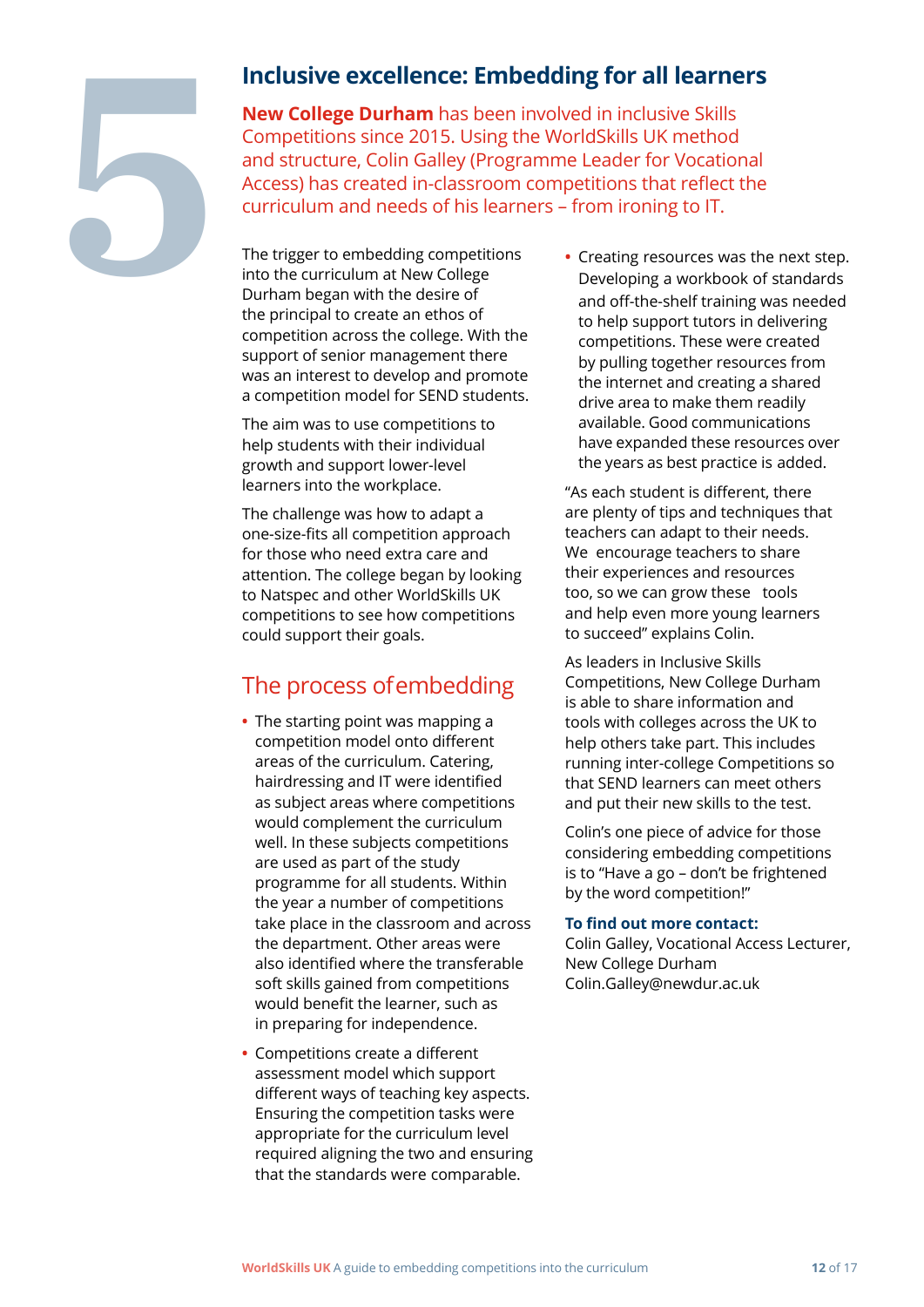



## **A collaborative approach to competitions**

Each year, colleges from across Greater Manchester compete in over 50 skills to develop and celebrate the talent of young people studying in the region. The annual event sees over 700 students participate in competitions hosted by the 9 colleges involved.

The inter-college competitions were developed by the **Greater Manchester College's Group** (GMCG) as a strategy to give students an outstanding learning experience and meet a range of objectives including:

- **•** enhancing teaching, learning and assessment by supporting the move from competence to excellence, and;
- **•** enhancing the development of world-class skills that underpin economic competitiveness for Greater Manchester and the region.

**Jackie Moores, principal at Tameside College, said:** "Competitions are really important for students to take part in as it gives them experience outside the classroom and teaches them about working under pressure"

The competitions are a collaborative event which is managed by a steering group with representatives from the colleges involved and backed by the principals. Drawing on the WorldSkills model the competitions involve a time-focused task developed by sector specialists, a scoring framework, independent judges and a celebration of achievement.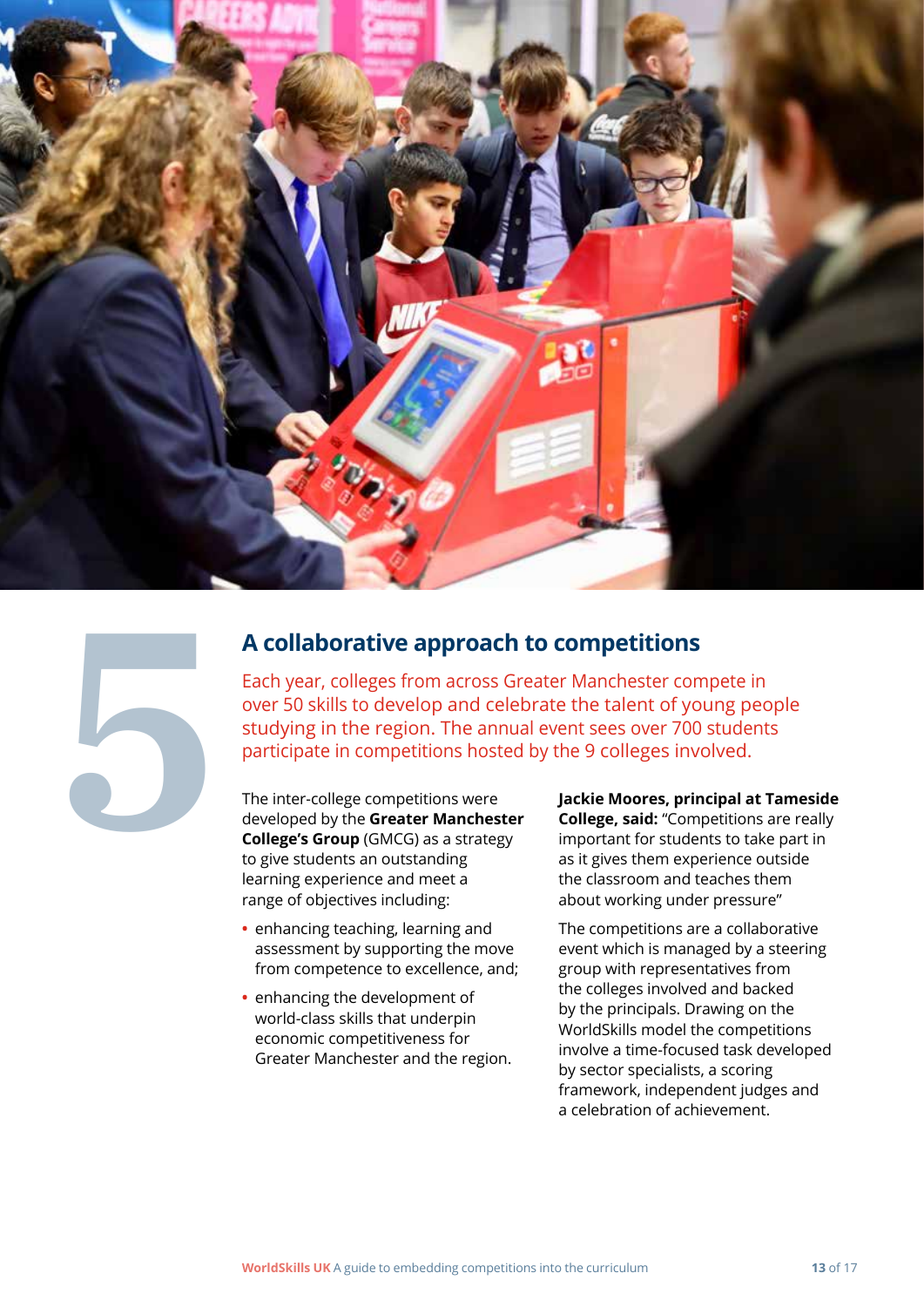# **5**

## Organisation is key

A steering group co-ordinates the activity across the colleges, chaired by Joan Scott, Director at Trafford College Group, to drive the activity forward, ensure that messages are communicated, and the events are co-ordinated.

The steering group's role involves:

- **•** Identifying which skills should run in the competitions - only skills that are taught in most of the colleges are adopted into the event.
- **•** Providing advice and support to staff who have not been involved in competitions before to help them prepare or host an effective competition.
- **•** Identifying which colleges are best placed to host a competition based on factors such as how many times they have hosted before and facilities.
- **•** Setting out the process and rules for the competition, including the arrangements for registration, scoring and provision of prizes.
- **•** Promoting the event, securing buy-in and helping to get suppliers to sponsor a competition.

**Lisa Radcliffe, Manager at Trafford College Group, said:** "The nature of qualification units means that they're easy to pick apart and embed competition activities into. When students are given realistic experiences, they can see their end goal and they're interested. Students learn additional workplace tasks not because they're being prepped for a competition but because they're important. I feel competitions covers all bases."

The colleges' engagement with competitions have deepened over the years as more skills have come on board and more staff have witnessed the benefits of competition. A culture has emerged of an expectation of participation in local competitions which have acted as a catalyst to involvement in WorldSkills competitions. GMCG has seen huge growth in the number of students and apprentices entering WorldSkills UK competitions which has helped the North West become the top region in England for registrations, finalists and medal points.

**Joan Scott, Director at Trafford College Group, said:** "Within the Trafford College Group we had our most successful year in 2019, with nine students through to the UK finals, winning a gold and two silver medals. I'm thrilled that Ben Metcalfe has been chosen for Squad UK, the experience he has had to date has been amazing and he now will further develop his talent in preparation for

WorldSkills 2021 in Shanghai. WorldSkills competitions really do help students to 'go further, faster', this involves a huge amount of hard work on behalf of the students and their tutors."

#### **To find out more contact:**

Joan Scott, Director, Trafford College Group [Joan.Scott@tcg.ac.uk](mailto:Joan.Scott@tcg.ac.uk)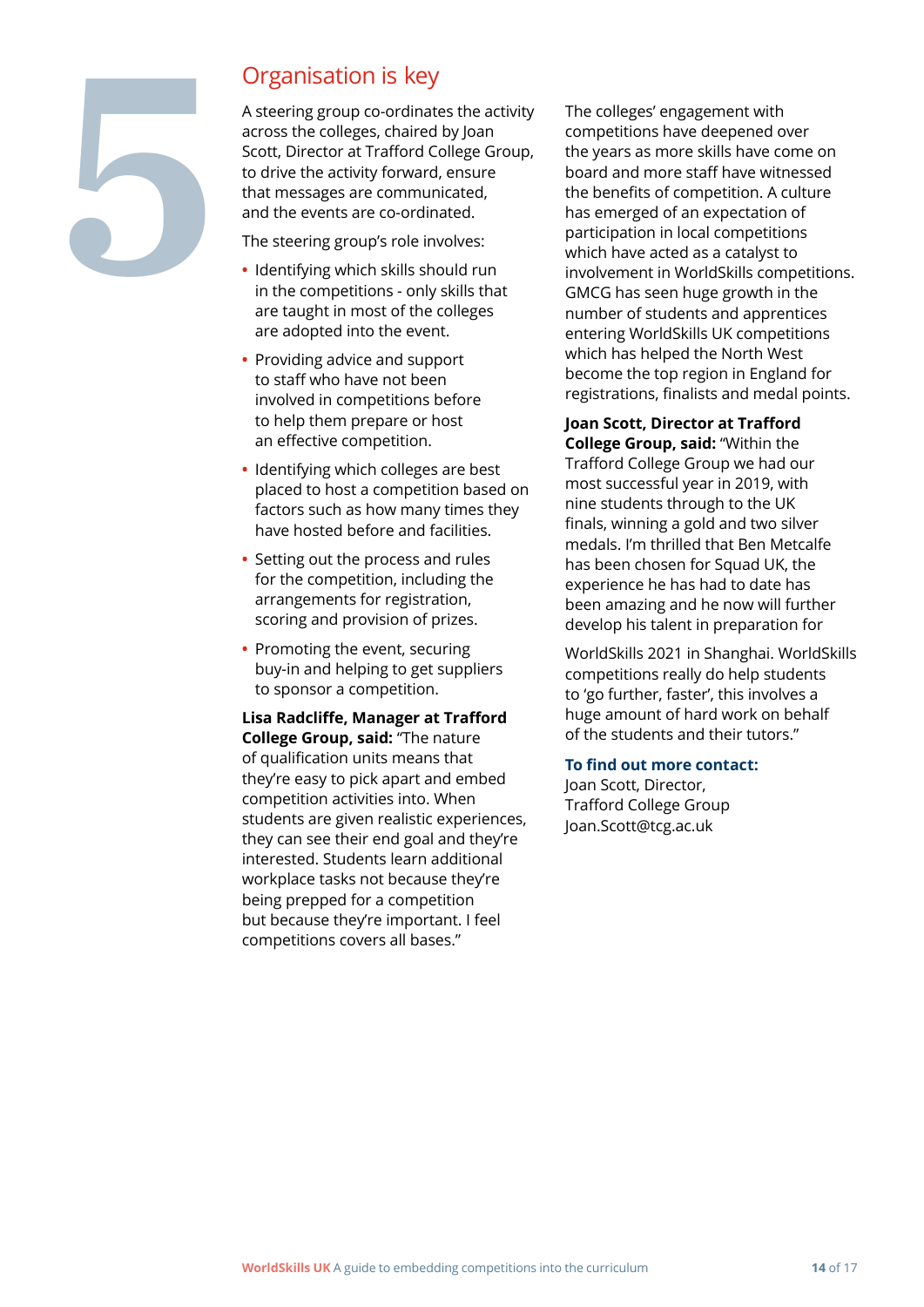

# **6.Checklist**

You can use this checklist of features of embedded approaches to skills competition activity to assess how embedded your approach to skills competition activity is and to identify what else you might consider introducing to embed it further

| Features of embedded approaches to skills competition activity                                                                                        | <b>Fully</b><br>in.<br>place | <b>Partly</b><br>in<br>place | Not in<br>place |
|-------------------------------------------------------------------------------------------------------------------------------------------------------|------------------------------|------------------------------|-----------------|
| 1. There is explicit commitment to embedding competition<br>activity on the part of the chief executive/principal, gov-<br>ernors and senior managers |                              |                              |                 |
| 2. Competition activity is reported on and discussed at governing<br>body, SLT and departmental meetings                                              |                              |                              |                 |
| 3. Performance in competitions is used to inform bench-<br>marking processes                                                                          |                              |                              |                 |
| 4. Quality improvement and self-assessment processes<br>include competition activity                                                                  |                              |                              |                 |
| 5. Developing staff skills and training is linked to competition<br>activity                                                                          |                              |                              |                 |
| 6. Commitment to competition activity is explicit in the<br>mission, strategy and other policy documentation                                          |                              |                              |                 |
| 7. The budget for supporting involvement in skills competition is<br>set at a realistic level                                                         |                              |                              |                 |
| 8. Employers are involved in supporting apprentices in<br>competition activity                                                                        |                              |                              |                 |
| 9. Employers are involved in sponsoring local competitions                                                                                            |                              |                              |                 |
| 10. Competition activity is included at the early stages of<br>learning programmes for young people                                                   |                              |                              |                 |
| 11. Competition activity is planned within overall learning pro-<br>grammes                                                                           |                              |                              |                 |
| 12. Competition activity is aligned to major competition cycles<br>such as WorldSkills                                                                |                              |                              |                 |
| 13. Support for the competition activity is coordinated<br>across the organisation                                                                    |                              |                              |                 |
| 14. Publicity relating to skills competitions is capitalised upon                                                                                     |                              |                              |                 |
| 15. Learners and staff are encouraged to participate in competi-<br>tions                                                                             |                              |                              |                 |
| 16. Evidence of the impact of participation on learner reten-<br>tion and achievement is routinely collected                                          |                              |                              |                 |
| 17. Mechanisms are in place for sharing good practice in em-<br>bedding competitions into teaching and learning                                       |                              |                              |                 |
| 18. Examples of competition-related delivery strategies are<br>disseminated for others to incorporate into their delivery                             |                              |                              |                 |
| 19. Specific reference to competition activity is included within<br>stakeholder feedback for learners, employers, staff wellbe-<br>ing surveys, etc  |                              |                              |                 |
| 20. Celebrate participation and achievement - the successes of<br>staff as well as competitors                                                        |                              |                              |                 |
| 21. Track performance and measure the difference participation<br>makes                                                                               |                              |                              |                 |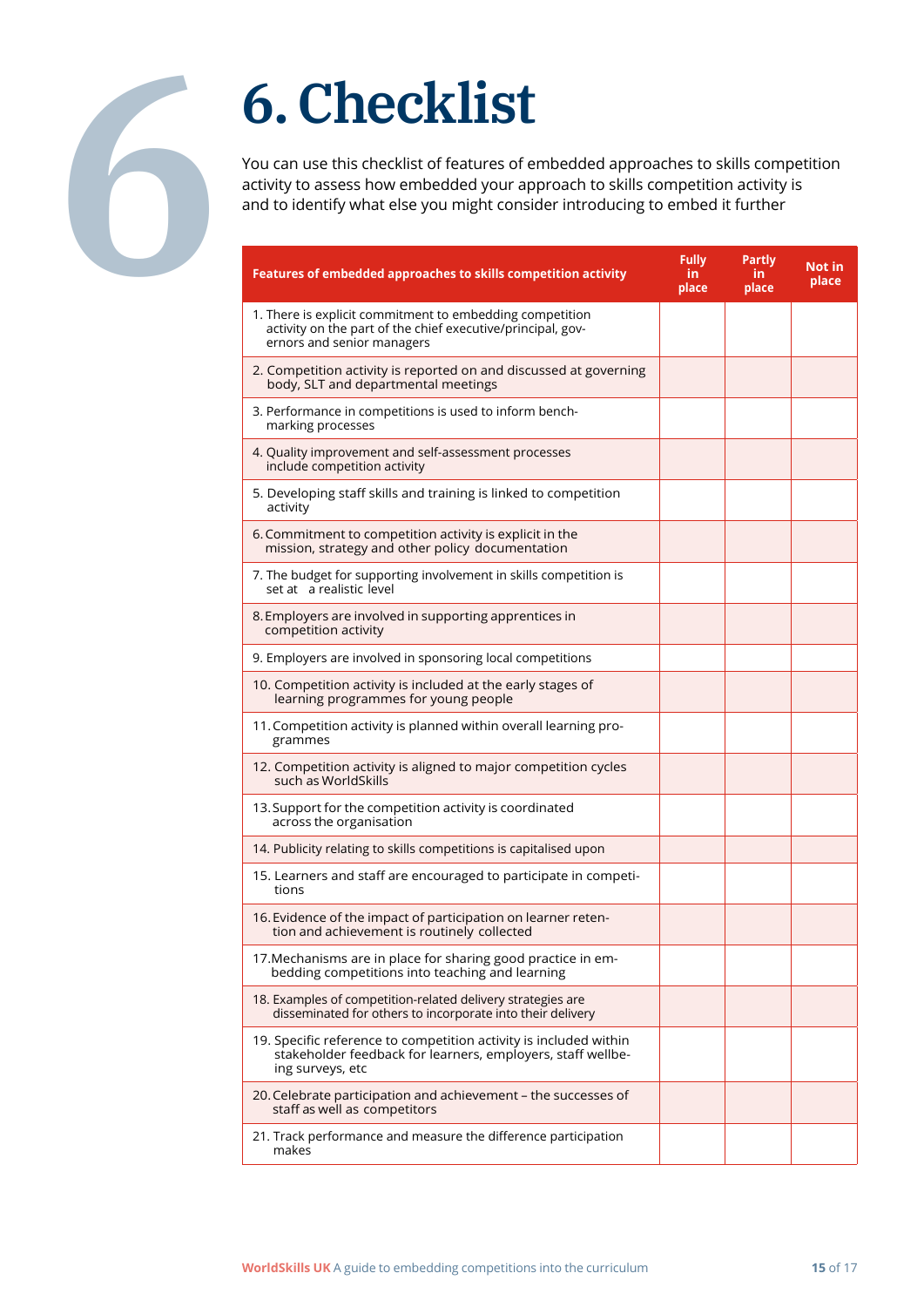# **7. Resources**

#### 1. *The Case for Skills Competitions*

**7**

Further case studies on the benefits of adopting competitions [https://www.worldskillsuk.org/media/4457/case-studies-colleges.pdf](http://www.worldskillsuk.org/media/4457/case-studies-colleges.pdf)

#### 2. *Igniting Education: Making more and better use of skills competitions*

A report from the Netherlands on the research behind skills competitions alongside further tips and tricks to embedding competitions [https://www.worldskillsuk.org/accelerate/our-](http://www.worldskillsuk.org/accelerate/our-research/our-research-projects/igniting-education-)resear[ch/our-research-projects/](http://www.worldskillsuk.org/accelerate/our-research/our-research-projects/igniting-education-) [igniting-education-](http://www.worldskillsuk.org/accelerate/our-research/our-research-projects/igniting-education-) making-more-and-better-use-of-skills-competitions

#### 3. *Practical guides on taking part in a WorldSkills UK competition*

Information on the process, pre-competition activity and competition rules [https://www.worldskillsuk.org/champions/national-skills-competitions/what-are](http://www.worldskillsuk.org/champions/national-skills-competitions/what-are-worldskills-uk-competitions)[worldskills-uk-c](http://www.worldskillsuk.org/champions/national-skills-competitions/what-are-worldskills-uk-competitions)ompetitions

#### 4. *Sample test projects and marking schemes*

Competition briefs, competencies, test projects and marking schemes for each skill [https://www.worldskillsuk.org/champions/national-skills-competitions/find-a](http://www.worldskillsuk.org/champions/national-skills-competitions/find-a-competition)[competition](http://www.worldskillsuk.org/champions/national-skills-competitions/find-a-competition)

#### 5. *The challenges of mainstreaming excellence in technical education*

A report on how to get World-class standards into the education system [https://www.worldskillsuk.org/media/6152/skope\\_pages.pdf](http://www.worldskillsuk.org/media/6152/skope_pages.pdf)

#### 6. *Adopting skills innovation for the UK*

A report on what the UK can learn from the rest of the world to improve technical education

[https://www.thersa.org/globalassets/pdfs/reports/rsa-adopting-global-skills](http://www.thersa.org/globalassets/pdfs/reports/rsa-adopting-global-skills-innovation-for-the-uk.pdf)[innovation-for-the-uk.pdf](http://www.thersa.org/globalassets/pdfs/reports/rsa-adopting-global-skills-innovation-for-the-uk.pdf)

#### 7. *Skills Development Hub*

The WorldSkills UK Skills Development Hub https://www.worldskillsuk.org/skills/skills-development-hu[b](https://www.worldskillsuk.org/skills/skills-development-hub)

For further information and support please contact: **[competitions@worldskillsuk.org](mailto:competitions@worldskillsuk.org)**